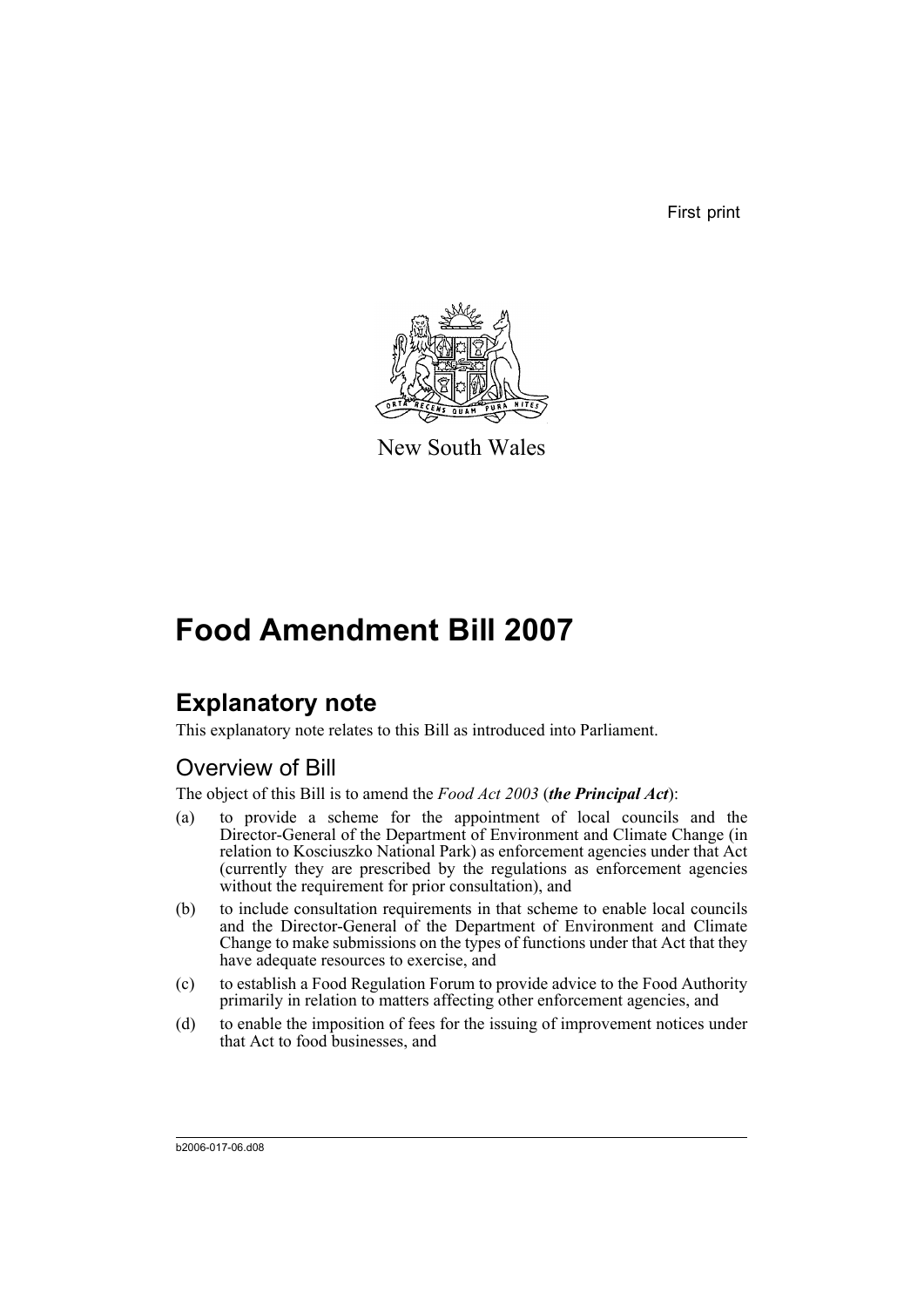Explanatory note

- (e) to make further provision in relation to the imposition and setting of fees and administration charges for functions carried out by enforcement agencies under that Act, and
- (f) to enable the transfer of information between enforcement agencies and certain government agencies carrying out functions in respect of public health.

The Bill also makes other amendments to the *Food Act 2003* of a minor or consequential nature or by way of statute law revision.

## Outline of provisions

**Clause 1** sets out the name (also called the short title) of the proposed Act.

**Clause 2** provides for the commencement of the proposed Act on a day or days to be appointed by proclamation.

**Clause 3** is a formal provision that gives effect to the amendments to the *Food Act 2003* set out in Schedule 1.

**Clause 4** provides for the repeal of the proposed Act after all the amendments made by the proposed Act have commenced. Once the amendments have commenced the proposed Act will be spent and section 30 of the *Interpretation Act 1987* provides that the repeal of an amending Act does not affect the amendments made by that Act.

## **Schedule 1 Amendments**

## **Appointment of enforcement agencies**

The Principal Act contains various functions to be carried out by enforcement agencies, such as the inspection of food businesses, the issue of improvement notices for food businesses and the issue of prohibition orders preventing the carrying on of a food business in certain circumstances. Currently, an *enforcement agency* is defined in the Principal Act as the Food Authority and persons or bodies prescribed by the regulations. The regulations prescribe all local councils, the Director-General of the Department of Environment and Climate Change in respect of Kosciuszko National Park and the Lord Howe Island Board in respect of Lord Howe Island.

**Schedule 1 [1]** amends the definition of *enforcement agency* in section 4 of the Principal Act so that it will be defined as the Food Authority, a relevant body appointed as an enforcement agency under the proposed new sections of the Principal Act referred to below or any other body that is prescribed by the regulations.

**Schedule 1 [11]** omits sections 110 and 111 of the Principal Act relating to the functions of enforcement agencies and inserts instead the following proposed sections:

**Proposed section 110** defines certain terms used in the proposed new sections, including *relevant body* which is defined as a local council, or the Director-General of the Department of Environment and Climate Change (but only in respect of Kosciuszko National Park).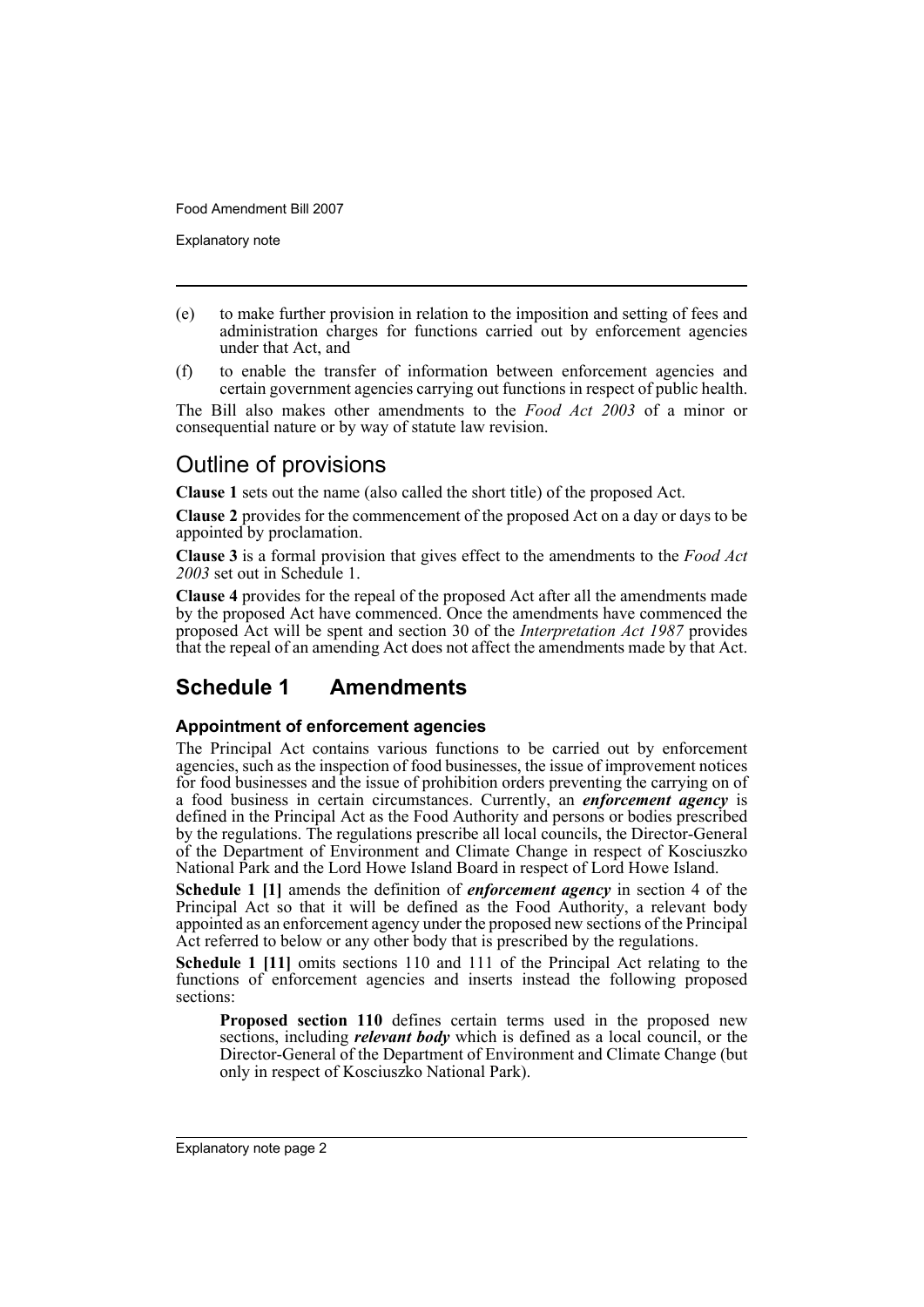Explanatory note

**Proposed section 111** enables the Food Authority to appoint a relevant body as an enforcement agency for the purposes of the Principal Act. The Food Authority must first consult with the relevant body and consider representations made by the relevant body and the resources and skills that will be available to the relevant body to carry out the functions of an enforcement agency that are proposed to be conferred or imposed on it. If the relevant body concerned is a local council, the Food Authority is also to consider whether another local council would be prepared to exercise functions in the area concerned and that other local council's available resources and skills.

**Proposed section 111A** enables the Food Authority to vary or revoke the appointment of a relevant body as an enforcement agency.

**Proposed section 111B** enables the Food Authority to impose conditions or limitations on the exercise of functions by any enforcement agency (including an enforcement agency that is not a relevant body). The proposed section is similar to existing section 111.

**Proposed section 111C** enables the Food Authority to issue guidelines in relation to various matters relevant to enforcement agencies, including the different categories of functions that may be exercised by enforcement agencies and the making of representations to the Food Authority by a relevant body as to its proposed appointment as an enforcement agency.

**Proposed section 111D** makes it clear that it is the duty of an enforcement agency to exercise the functions conferred or imposed on it, or delegated to it, under the Principal Act.

**Schedule 1 [9], [10], [12] and [14]** contain consequential amendments.

**Schedule 1 [22] and [23]** contain savings and transitional provisions.

## **Food Regulation Forum**

**Schedule 1 [15]** inserts proposed Division 3A of Part 9 into the Principal Act consisting of proposed sections 115A and 115B.

**Proposed section 115A** establishes the Food Regulation Forum which consists of the Director-General of the Food Authority (or a nominee of the Director-General), 2 members of staff of the Food Authority and 9 other persons appointed by the Minister, on the nomination of or with the concurrence of specified persons or bodies.

**Proposed section 115B** specifies the functions of the Food Regulation Forum which include providing advice to the Food Authority on certain matters relating to the carrying out of functions by other enforcement agencies.

### **Other amendments relating to the carrying out of functions by enforcement agencies other than the Food Authority**

**Schedule 1 [13]** inserts proposed section 113A into the Principal Act which requires the Food Authority to keep a record of the appointment of enforcement agencies, any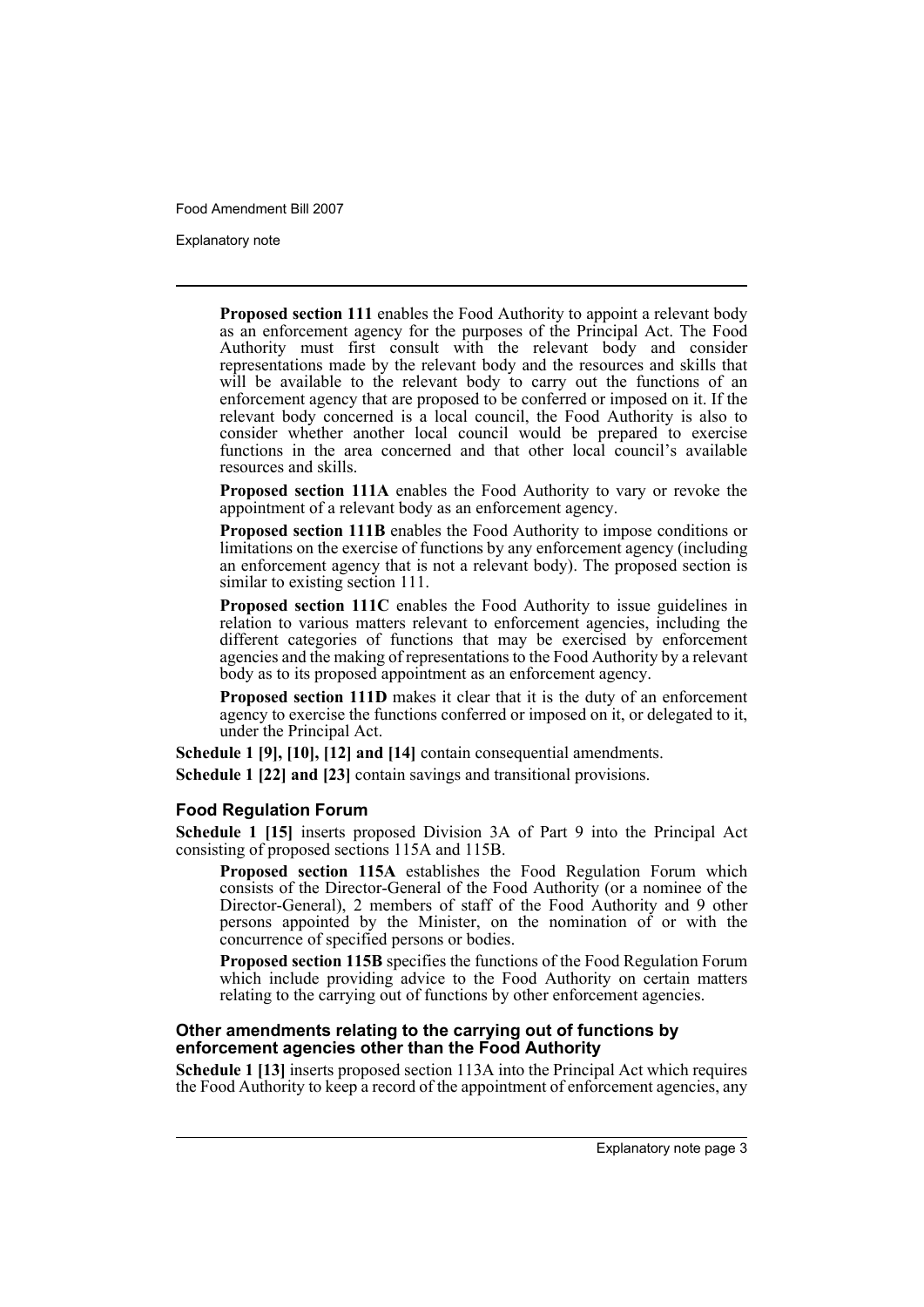Explanatory note

limitations or conditions relating to their appointment and any variation or revocation of their appointment and to publish those records on its website.

**Schedule 1 [16]** amends section 117A of the Principal Act to enable the Food Authority Fund to be used, in cases determined by the Food Authority, to fund the exercise of functions under that Act by another enforcement agency.

**Schedule 1 [17]** substitutes section 136A of the Principal Act. That section currently allows the exchange of information between the Food Authority and the Department of Health and public health organisations to enable the exercise of certain functions. The proposed section enables a similar exchange of information between those organisations and other enforcement agencies under the Principal Act as well. The exchange of information is limited to circumstances where it is necessary to enable those persons and bodies to carry out functions under the Principal Act or functions under the *Public Health Act 1991*. An example would be where there is an outbreak of foodborne illness reported to the Food Authority by the Department of Health and that Authority reports the details to a local enforcement agency to enable the tracking of the source of the illness.

## **Fees and charges**

**Schedule 1 [4]** inserts proposed section 66AA into the Principal Act to require a person who is issued an improvement notice by an authorised officer of an enforcement agency to pay a fee prescribed by the regulations in relation to the issue of the notice. It will be an offence not to pay the fee required. Section 57 of the Principal Act currently allows an authorised officer to issue an improvement notice to the proprietor of a food business in specified circumstances, for example, where the officer has reasonable grounds to believe that the premises of the food business are unclean or otherwise unfit.

**Schedule 1 [6]** amends section 108 of the Principal Act to include as a function of the Food Authority the making of recommendations as to maximum fees to be charged by local councils for inspections of food businesses that are not required to be licensed under the Principal Act. Inspections of licensed food businesses are currently carried out by the Food Authority. Local councils have the power to charge fees under the *Local Government Act 1993*, including fees relating to functions that they carry out under other Acts.

**Schedule 1 [21]** amends section 139 of the Principal Act to enable regulations to be made with respect to annual administration charges for the exercise by all enforcement agencies, or any class of enforcement agency, of all or specified functions under the Principal Act in relation to food businesses that are not required to be licensed.

## **Other amendments**

**Schedule 1 [5]** amends section 102 of the Principal Act to remove provisions that provide that a regulation establishing a food safety scheme does not take effect until the time for disallowance of the regulation by Parliament has expired or, if there is a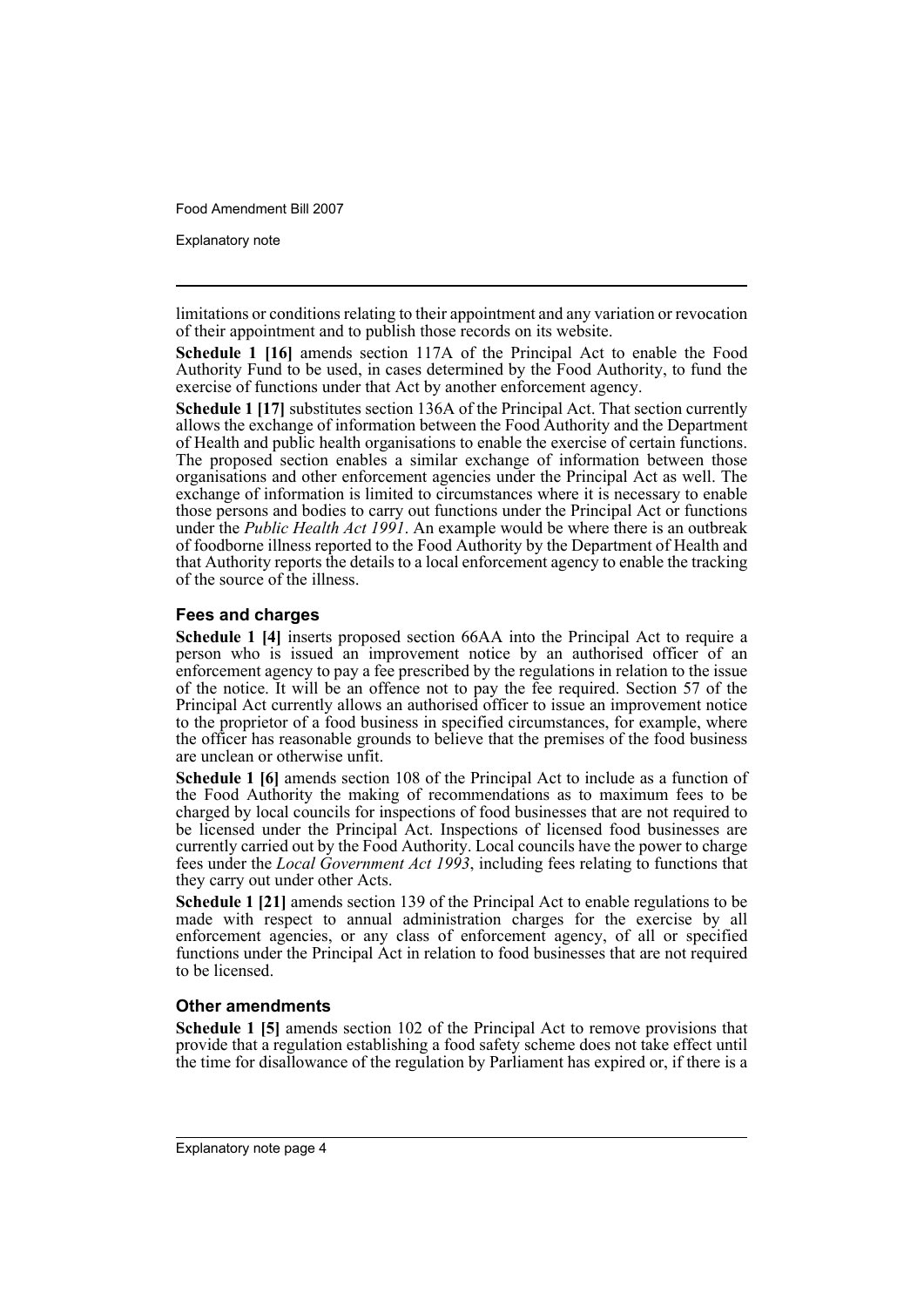Explanatory note

motion for disallowance of the regulation, the motion has lapsed or been withdrawn or defeated.

**Schedule 1 [2], [3], [7], [8] and [18]–[20]** contain amendments to the Principal Act by way of statute law revision.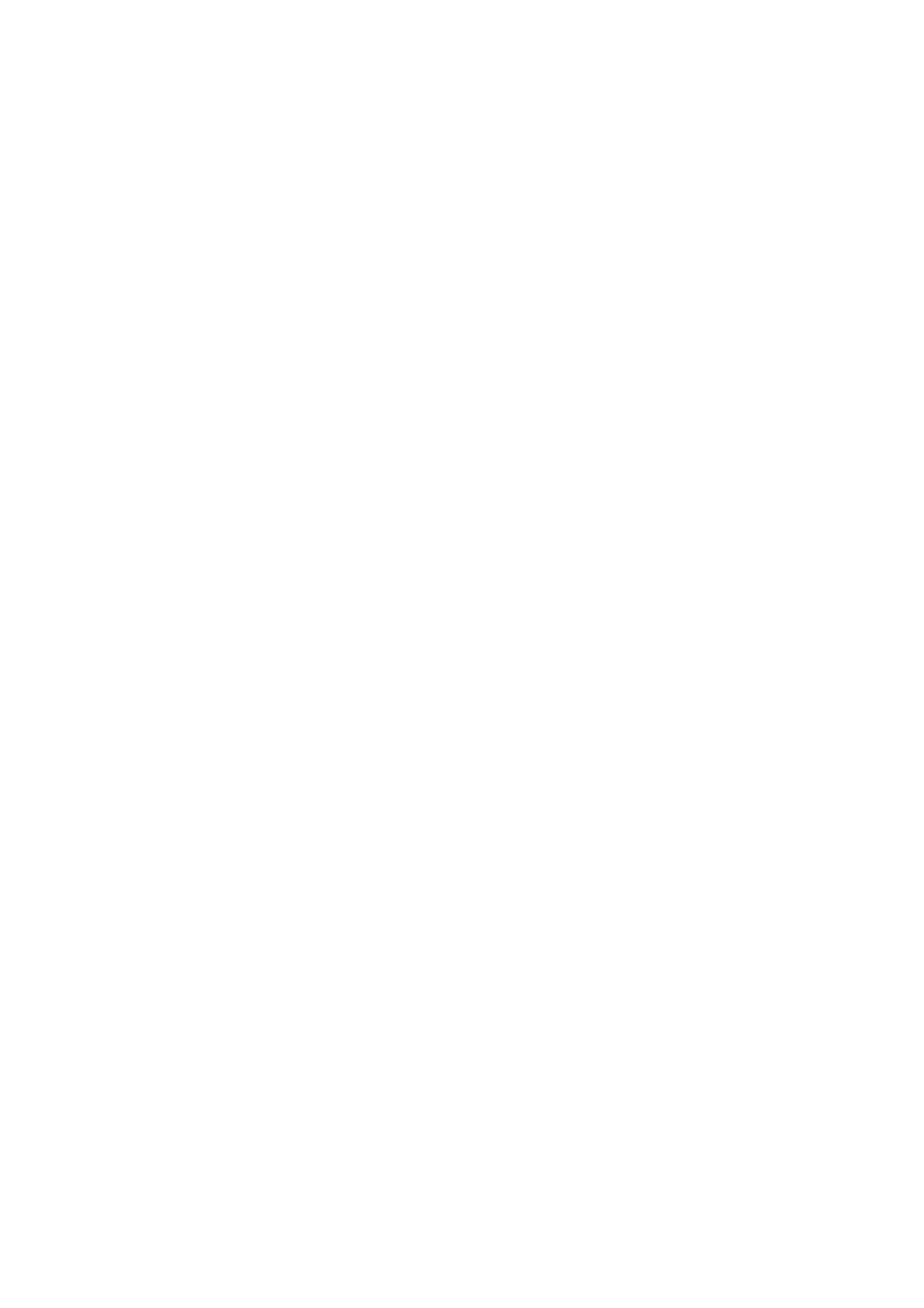First print



New South Wales

# **Food Amendment Bill 2007**

# **Contents**

|   |                                  | Page |
|---|----------------------------------|------|
|   | Name of Act                      |      |
|   | Commencement                     |      |
| 3 | Amendment of Food Act 2003 No 43 |      |
|   | Repeal of Act                    |      |
|   | Schedule 1 Amendments            |      |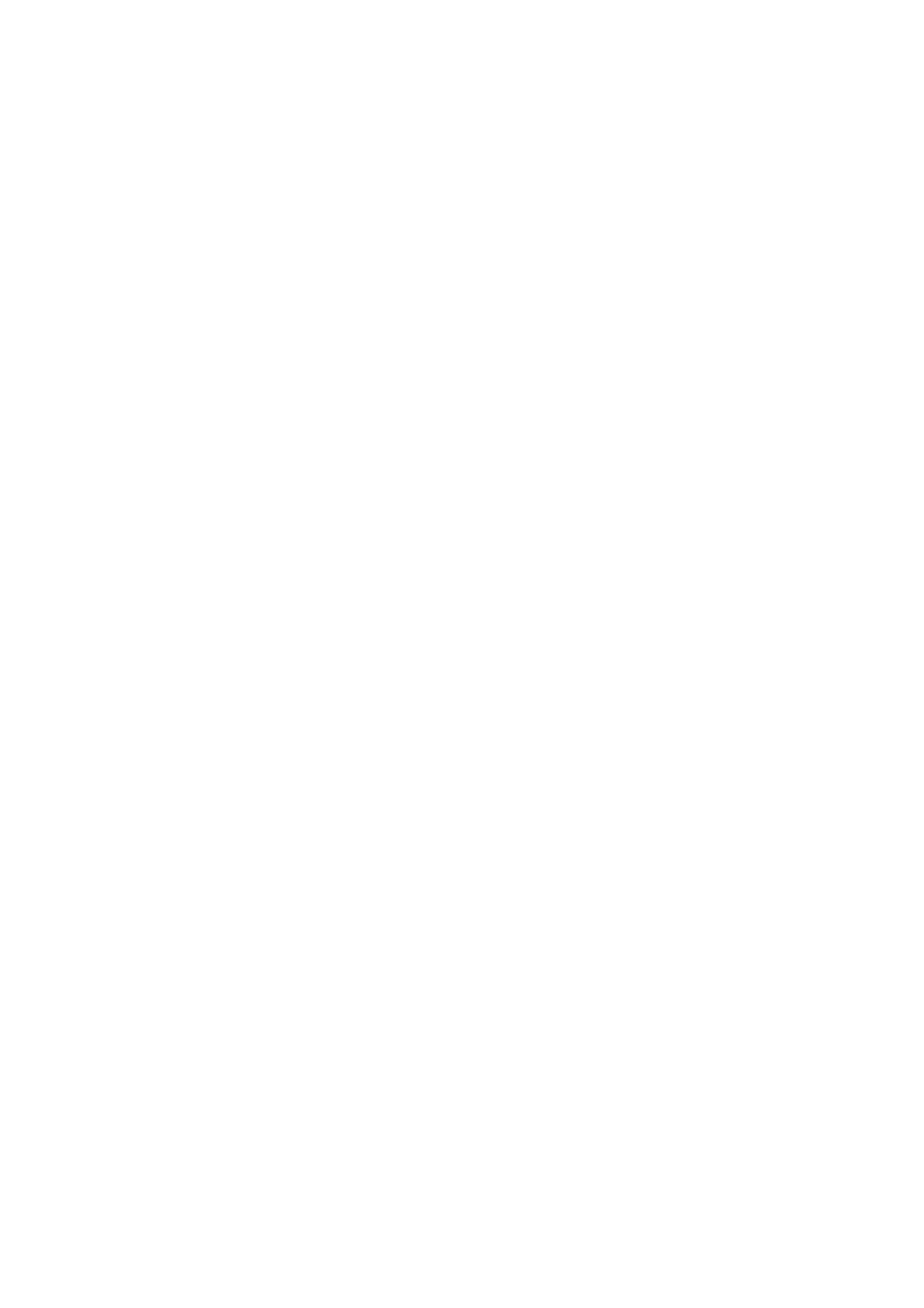

New South Wales

# **Food Amendment Bill 2007**

No , 2007

## **A Bill for**

An Act to amend the *Food Act 2003* to make further provision with respect to enforcement agencies and to establish a Food Regulation Forum; and for other purposes.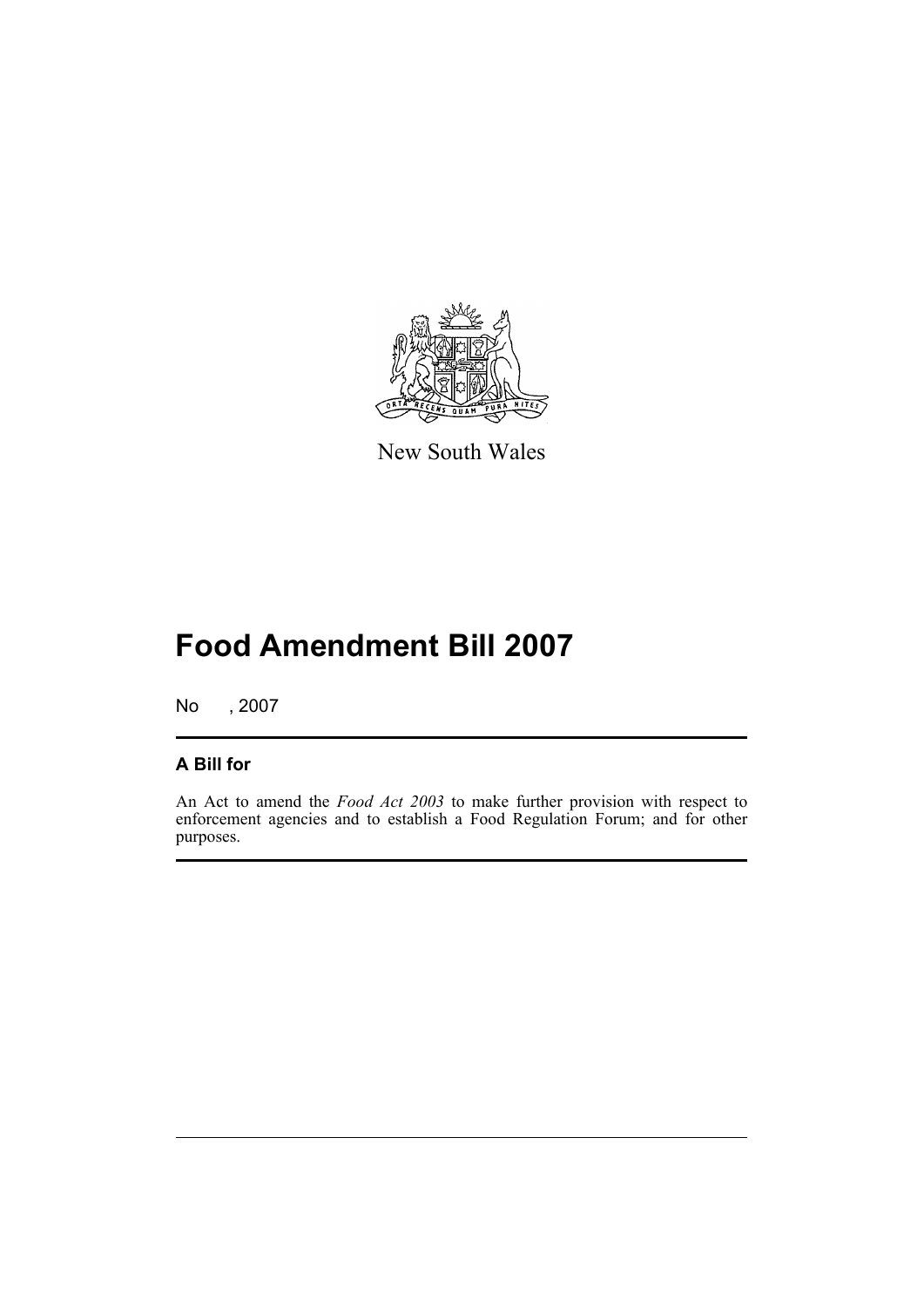<span id="page-9-3"></span><span id="page-9-2"></span><span id="page-9-1"></span><span id="page-9-0"></span>

|              |     | The Legislature of New South Wales enacts:                                                                                                                |          |
|--------------|-----|-----------------------------------------------------------------------------------------------------------------------------------------------------------|----------|
| 1            |     | Name of Act                                                                                                                                               | 2        |
|              |     | This Act is the <i>Food Amendment Act 2007</i> .                                                                                                          | 3        |
| $\mathbf{2}$ |     | <b>Commencement</b>                                                                                                                                       | 4        |
|              |     | This Act commences on a day or days to be appointed by proclamation.                                                                                      | 5        |
| 3            |     | Amendment of Food Act 2003 No 43                                                                                                                          | 6        |
|              |     | The <i>Food Act 2003</i> is amended as set out in Schedule 1.                                                                                             | 7        |
| 4            |     | <b>Repeal of Act</b>                                                                                                                                      | 8        |
|              | (1) | This Act is repealed on the day following the day on which all of the<br>provisions of this Act have commenced.                                           | 9<br>10  |
|              | (2) | The repeal of this Act does not, because of the operation of section 30<br>of the <i>Interpretation Act 1987</i> , affect any amendment made by this Act. | 11<br>12 |
|              |     |                                                                                                                                                           |          |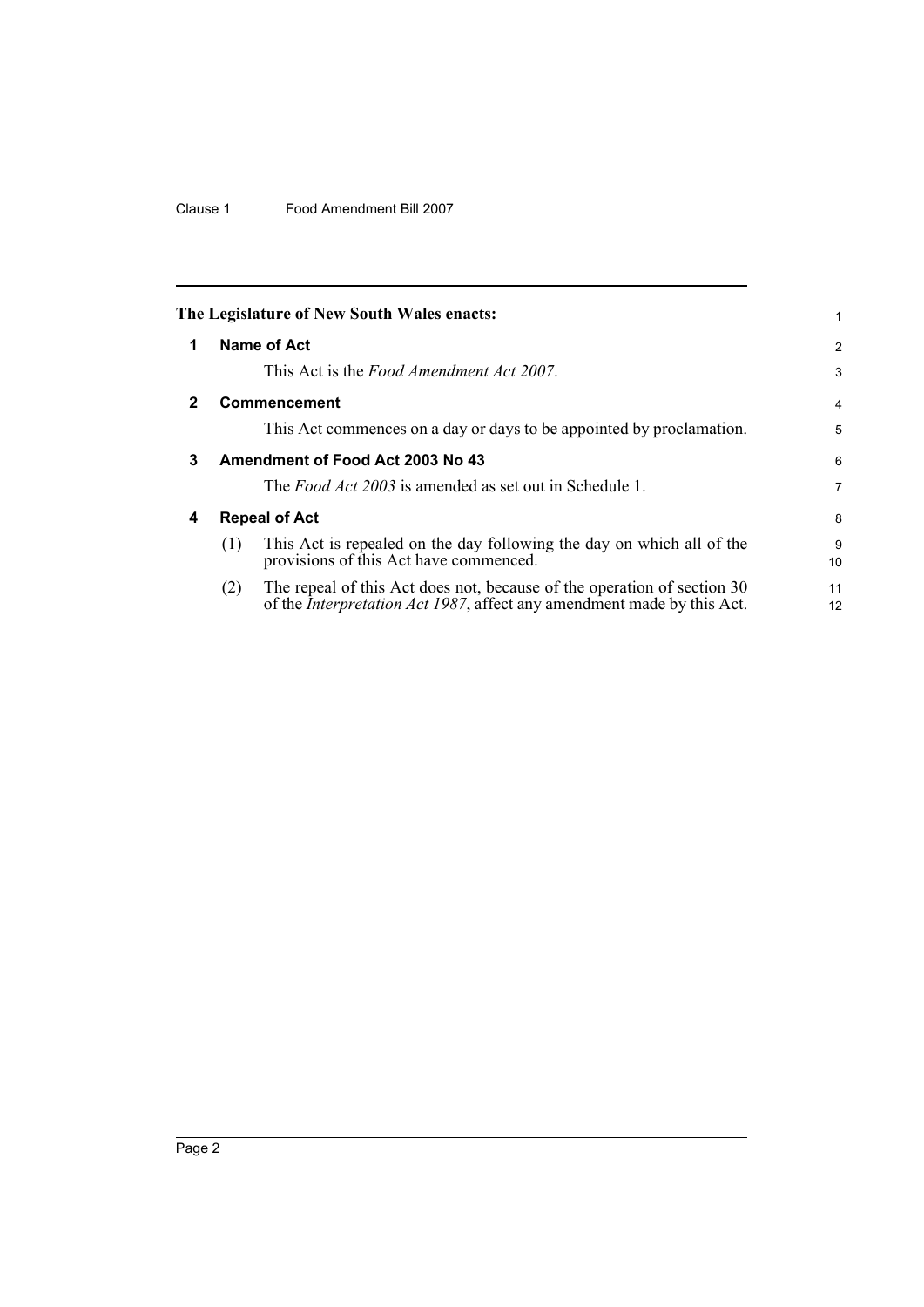<span id="page-10-0"></span>

|     | <b>Schedule 1</b>                                    |                     |                              | <b>Amendments</b>                                                                                                                                                                                                                                                         | 1                    |  |
|-----|------------------------------------------------------|---------------------|------------------------------|---------------------------------------------------------------------------------------------------------------------------------------------------------------------------------------------------------------------------------------------------------------------------|----------------------|--|
|     |                                                      |                     |                              | (Section 3)                                                                                                                                                                                                                                                               | 2                    |  |
| [1] |                                                      |                     | <b>Section 4 Definitions</b> |                                                                                                                                                                                                                                                                           | $\mathsf 3$          |  |
|     |                                                      |                     |                              | Omit paragraph (b) of the definition of <i>enforcement agency</i> in section $4(1)$ .                                                                                                                                                                                     | 4                    |  |
|     |                                                      | Insert instead:     |                              |                                                                                                                                                                                                                                                                           | 5                    |  |
|     |                                                      |                     | (b)                          | a relevant body appointed as an enforcement agency under<br>Division 2 of Part 9, or                                                                                                                                                                                      | 6<br>7               |  |
|     |                                                      |                     | (c)                          | any person or body, or a person or body within a class of<br>persons or bodies, prescribed by the regulations for the<br>purposes of this definition (other than a relevant body<br>within the meaning of Division 2 of Part 9).                                          | 8<br>9<br>10<br>11   |  |
| [2] |                                                      | Section 4 (1)       |                              |                                                                                                                                                                                                                                                                           | 12                   |  |
|     |                                                      |                     |                              | Insert in alphabetical order:                                                                                                                                                                                                                                             | 13                   |  |
|     |                                                      |                     |                              | <i>exercise</i> a function includes perform a duty.                                                                                                                                                                                                                       | 14                   |  |
|     |                                                      |                     |                              | <b>Forum</b> means the Food Regulation Forum established under<br>Division 3A of Part 9.                                                                                                                                                                                  | 15<br>16             |  |
|     | <i>function</i> includes a power, authority or duty. |                     |                              |                                                                                                                                                                                                                                                                           |                      |  |
|     |                                                      |                     |                              | <i>member of staff of the Food Authority</i> means a person employed<br>under Chapter 1A of the Public Sector Employment and<br><i>Management Act 2002</i> in a Division of the Government Service<br>to enable the Food Authority to exercise its functions.             | 18<br>19<br>20<br>21 |  |
| [3] |                                                      |                     |                              | <b>Section 39 Search warrants</b>                                                                                                                                                                                                                                         | 22                   |  |
|     |                                                      |                     |                              | Omit "Part 3 of the Search Warrants Act 1985" from section 39 (3).                                                                                                                                                                                                        | 23                   |  |
|     |                                                      |                     |                              | Insert instead "Division 4 of Part 5 of the Law Enforcement (Powers and<br>Responsibilities) Act 2002".                                                                                                                                                                   | 24<br>25             |  |
| [4] |                                                      | <b>Section 66AA</b> |                              |                                                                                                                                                                                                                                                                           | 26                   |  |
|     |                                                      |                     | Insert after section 66:     |                                                                                                                                                                                                                                                                           | 27                   |  |
|     | <b>66AA</b>                                          | Fee                 |                              |                                                                                                                                                                                                                                                                           | 28                   |  |
|     |                                                      | (1)                 |                              | A person who is given an improvement notice by an authorised<br>officer of an enforcement agency must, within 28 days after the<br>notice is given, pay the fee prescribed by the regulations to the<br>enforcement agency if the notice contains a requirement to do so. | 29<br>30<br>31<br>32 |  |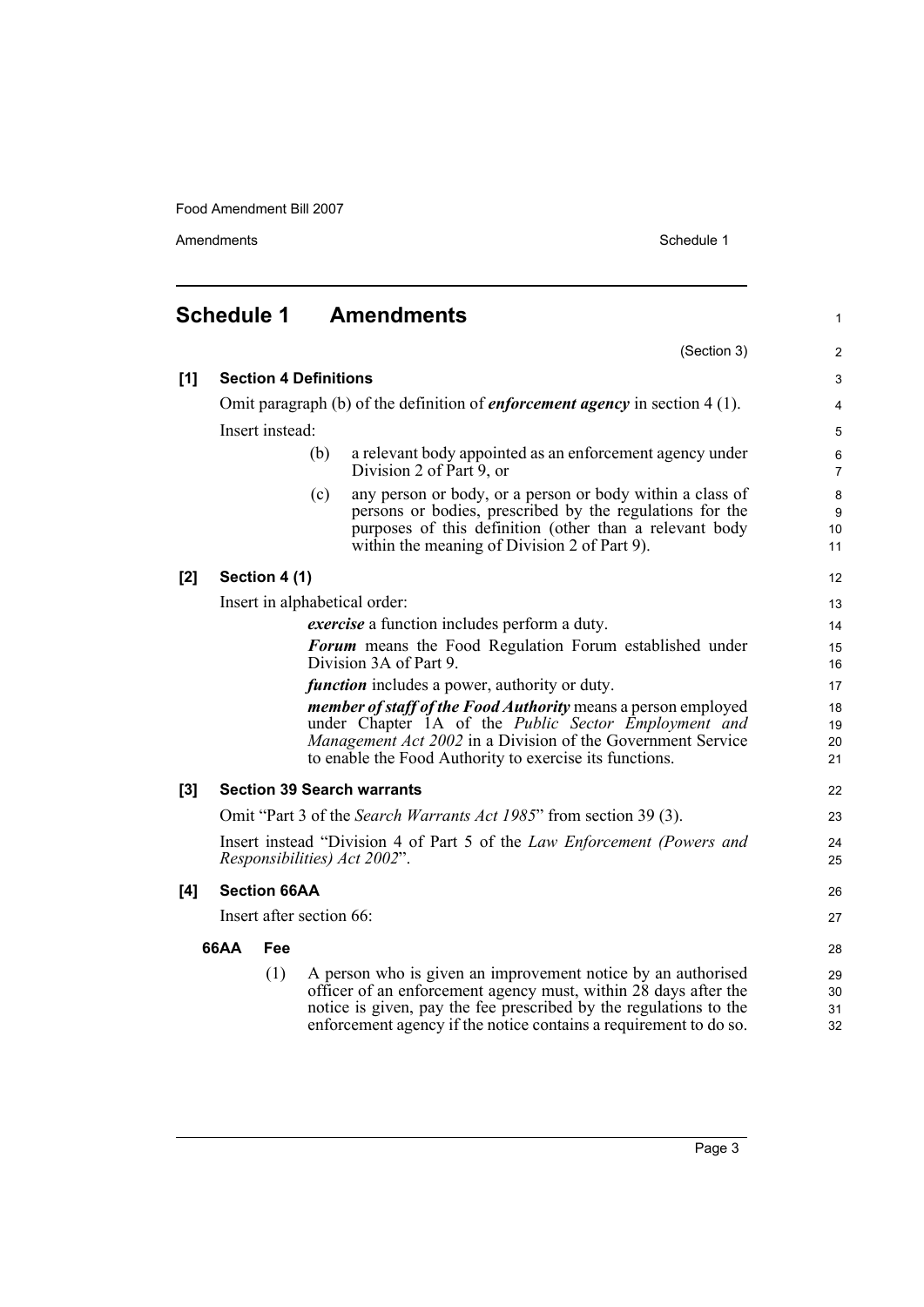|     | (2)                            |      | The enforcement agency may:                                                                                                                                                                                                                                                                                                                                               | 1                                      |
|-----|--------------------------------|------|---------------------------------------------------------------------------------------------------------------------------------------------------------------------------------------------------------------------------------------------------------------------------------------------------------------------------------------------------------------------------|----------------------------------------|
|     |                                | (a)  | extend the time for payment of the fee, on the application<br>of the person to whom the improvement notice was given,<br>or                                                                                                                                                                                                                                               | 2<br>3<br>4                            |
|     |                                | (b)  | waive payment of the whole or any part of the fee, on the<br>enforcement agency's own initiative or on the application<br>of the person to whom the improvement notice was given.                                                                                                                                                                                         | 5<br>6<br>$\overline{7}$               |
|     | (3)                            |      | A person to whom an improvement notice is given in accordance<br>with this Part must pay the fee required by this section within the<br>time provided under this section.                                                                                                                                                                                                 | 8<br>9<br>10                           |
|     |                                |      | Maximum penalty (subsection $(3)$ ): 50 penalty units.                                                                                                                                                                                                                                                                                                                    | 11                                     |
| [5] | schemes                        |      | Section 102 Regulations relating to establishment of food safety                                                                                                                                                                                                                                                                                                          | 12<br>13                               |
|     | Omit section $102 (8)–(10)$ .  |      |                                                                                                                                                                                                                                                                                                                                                                           | 14                                     |
| [6] |                                |      | <b>Section 108 Functions of Food Authority</b>                                                                                                                                                                                                                                                                                                                            | 15                                     |
|     |                                |      | Insert after section $108(2)$ (f):                                                                                                                                                                                                                                                                                                                                        | 16                                     |
|     |                                | (f1) | to make recommendations as to the maximum fees to be<br>charged by local councils in relation to inspections carried<br>out under section 37 by authorised officers of enforcement<br>agencies (other than inspections in connection with<br>premises the subject of a licence under a food safety<br>scheme or the granting of a licence under a food safety<br>scheme), | 17<br>18<br>19<br>20<br>21<br>22<br>23 |
| [7] | <b>Section 109E Delegation</b> |      |                                                                                                                                                                                                                                                                                                                                                                           | 24                                     |
|     |                                |      | Insert "(whether by name or by reference to the holder of an office)" after<br>"Food Authority" in section $109E(1)$ (a).                                                                                                                                                                                                                                                 | 25<br>26                               |
| [8] |                                |      | Section 109E (1) (d) and (e)                                                                                                                                                                                                                                                                                                                                              | 27                                     |
|     |                                |      | Omit section 109E (1) (d). Insert instead:                                                                                                                                                                                                                                                                                                                                | 28                                     |
|     |                                | (d)  | the holder of an office prescribed by the regulations, or                                                                                                                                                                                                                                                                                                                 | 29                                     |
|     |                                | (e)  | an enforcement agency or a person holding a position<br>prescribed by the regulations as the head of an<br>enforcement agency,                                                                                                                                                                                                                                            | 30<br>31<br>32                         |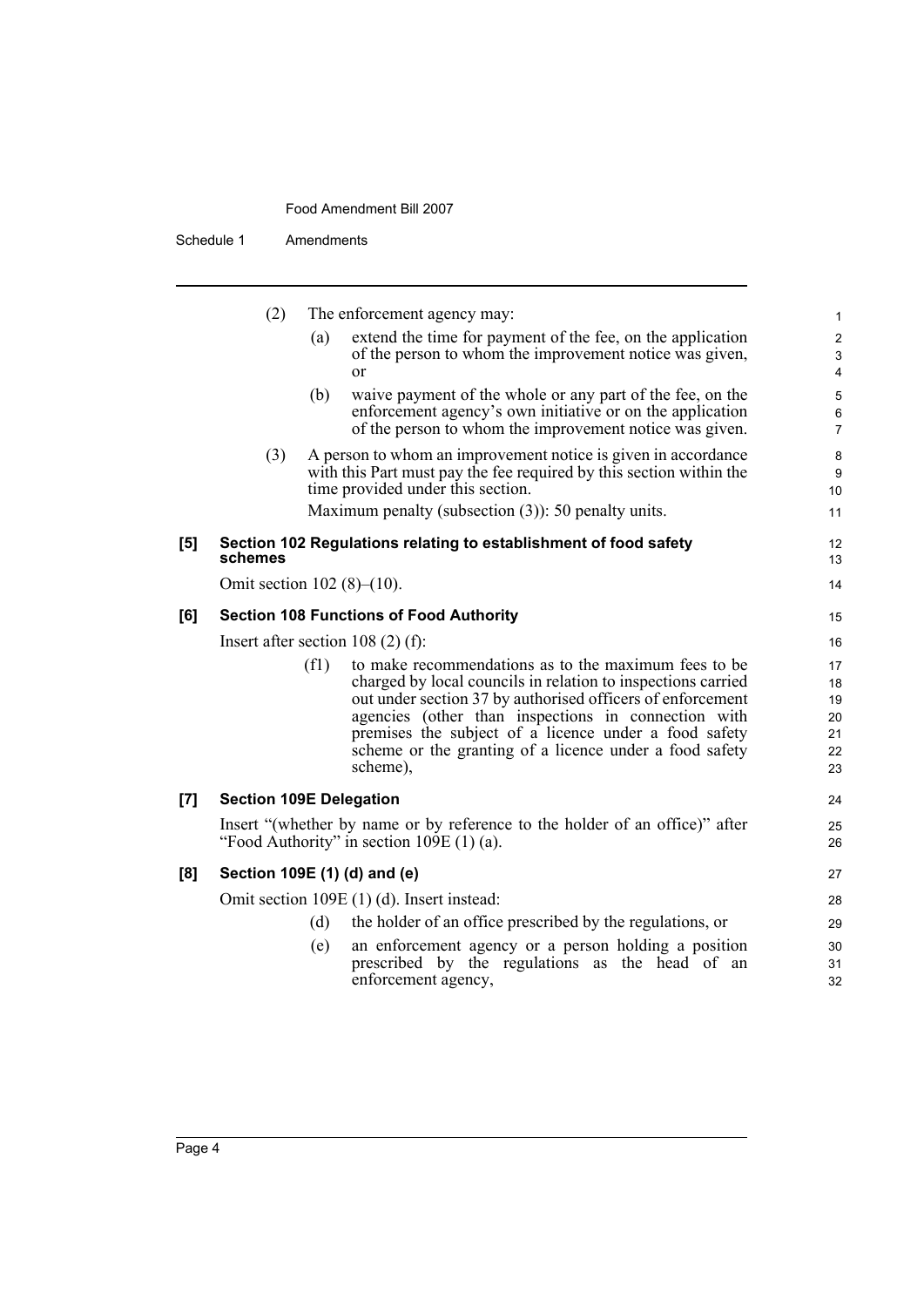| [9]    |     | Section 109E (2) (c)     |                    |                                                                                                                      | $\mathbf{1}$   |
|--------|-----|--------------------------|--------------------|----------------------------------------------------------------------------------------------------------------------|----------------|
|        |     |                          |                    | Omit the paragraph. Insert instead:                                                                                  | $\overline{2}$ |
|        |     |                          | (c)                | any function under section 111B (Conditions and                                                                      | 3              |
|        |     |                          |                    | limitations on exercise of functions by enforcement                                                                  | 4              |
|        |     |                          |                    | agencies).                                                                                                           | 5              |
| $[10]$ |     | Part 9, Division 2       |                    |                                                                                                                      | 6              |
|        |     |                          |                    | Omit the heading. Insert instead:                                                                                    | $\overline{7}$ |
|        |     | <b>Division 2</b>        |                    | <b>Enforcement agencies</b>                                                                                          | 8              |
| $[11]$ |     | <b>Sections 110-111D</b> |                    |                                                                                                                      | 9              |
|        |     |                          |                    | Omit sections 110 and 111. Insert instead:                                                                           | 10             |
|        | 110 |                          | <b>Definitions</b> |                                                                                                                      | 11             |
|        |     |                          |                    | In this Division:                                                                                                    | 12             |
|        |     |                          |                    | <i>guidelines</i> means the guidelines issued under section 111C, as in                                              | 13             |
|        |     |                          |                    | force from time to time.                                                                                             | 14             |
|        |     |                          |                    | <i>relevant body</i> means a local council, or the Director-General of                                               | 15             |
|        |     |                          |                    | the Department of Environment and Climate Change (but only in<br>respect of Kosciuszko National Park).               | 16<br>17       |
|        |     |                          |                    |                                                                                                                      |                |
|        | 111 |                          |                    | <b>Appointment of enforcement agencies</b>                                                                           | 18             |
|        |     | (1)                      |                    | The Food Authority may appoint a relevant body to be an                                                              | 19             |
|        |     |                          |                    | enforcement agency for the purposes of this Act.                                                                     | 20             |
|        |     | (2)                      |                    | The Food Authority is not to appoint a relevant body as an<br>enforcement agency unless the Food Authority:          | 21<br>22       |
|        |     |                          | (a)                | has consulted with the relevant body and considered any                                                              | 23             |
|        |     |                          |                    | representations made by the relevant body in accordance                                                              | 24             |
|        |     |                          |                    | with the guidelines, and                                                                                             | 25             |
|        |     |                          | (b)                | has considered the resources and skills that will be<br>available to the relevant body to enable the exercise of the | 26<br>27       |
|        |     |                          |                    | functions of an enforcement agency that are proposed to be                                                           | 28             |
|        |     |                          |                    | conferred or imposed on the relevant body, and                                                                       | 29             |
|        |     |                          | (c)                | in the case of a local council, has considered any                                                                   | 30             |
|        |     |                          |                    | representations made by another local council in                                                                     | 31             |
|        |     |                          |                    | accordance with the guidelines as to the other local                                                                 | 32<br>33       |
|        |     |                          |                    | council's willingness to exercise the functions of an<br>enforcement agency in the area concerned and the            | 34             |
|        |     |                          |                    | resources and skills that will be available to that other local                                                      | 35             |
|        |     |                          |                    | council to enable the exercise of such functions.                                                                    | 36             |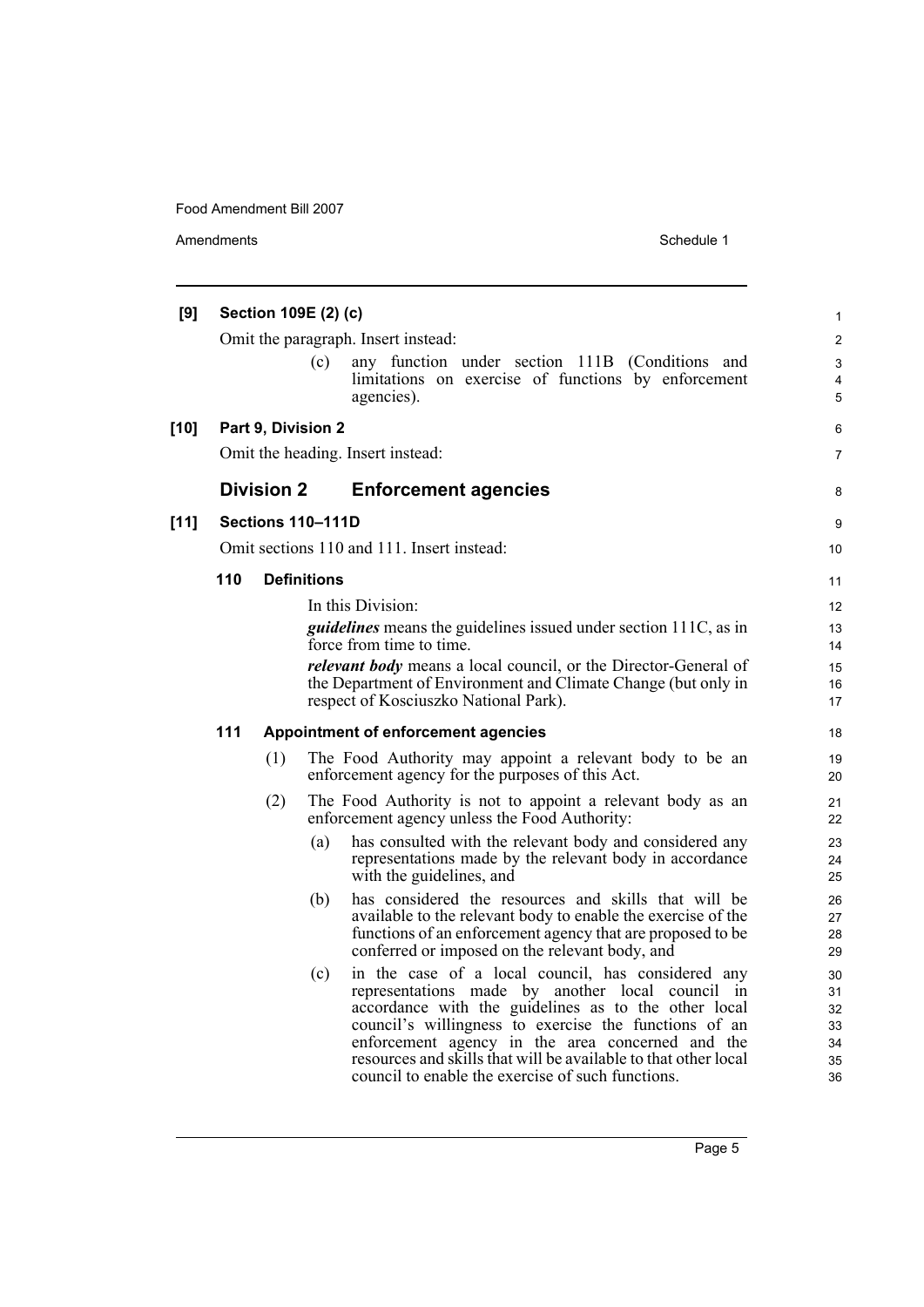|      | (3) | An appointment:                                                                                                                                                                                                                                                                                                                                                                                                 | $\mathbf{1}$                            |
|------|-----|-----------------------------------------------------------------------------------------------------------------------------------------------------------------------------------------------------------------------------------------------------------------------------------------------------------------------------------------------------------------------------------------------------------------|-----------------------------------------|
|      |     | (a)<br>is to be by instrument in writing given to the relevant body<br>concerned, and                                                                                                                                                                                                                                                                                                                           | $\overline{2}$<br>3                     |
|      |     | (b)<br>is to contain any limitations or conditions relating to the<br>exercise of functions by the enforcement agency or the<br>type of functions that may be exercised by the enforcement<br>agency that are imposed under section 111B (whether by<br>reference to a category of functions to be exercised by the<br>enforcement agency or otherwise), and                                                    | 4<br>5<br>6<br>$\overline{7}$<br>8<br>9 |
|      |     | takes effect from a day specified in the instrument of<br>(c)<br>appointment.                                                                                                                                                                                                                                                                                                                                   | 10<br>11                                |
|      | (4) | The Food Authority may appoint a local council as an<br>enforcement agency in respect of any or all of the following:                                                                                                                                                                                                                                                                                           | 12<br>13                                |
|      |     | (a)<br>its own local government area or part of its own local<br>government area,                                                                                                                                                                                                                                                                                                                               | 14<br>15                                |
|      |     | (b)<br>another local government area or part of another local<br>government area, but only after consultation with the local<br>council of that other area,                                                                                                                                                                                                                                                     | 16<br>17<br>18                          |
|      |     | (c)<br>an area that is not within a local government area.                                                                                                                                                                                                                                                                                                                                                      | 19                                      |
|      | (5) | Nothing in this Act prevents the Food Authority from appointing<br>more than one enforcement agency in respect of the same area so<br>long as each of those enforcement agencies is only authorised to<br>exercise functions under this Act in relation to that area that are<br>different from the functions that may be exercised under this Act<br>in relation to that area by any other enforcement agency. | 20<br>21<br>22<br>23<br>24<br>25        |
| 111A |     | Variation or revocation of appointment of enforcement agency                                                                                                                                                                                                                                                                                                                                                    | 26                                      |
|      | (1) | The Food Authority may vary or revoke an appointment of a<br>relevant body as an enforcement agency by notice in writing<br>given to the enforcement agency concerned.                                                                                                                                                                                                                                          | 27<br>28<br>29                          |
|      | (2) | A variation or revocation of an appointment has effect from a day<br>specified in the notice of the variation or revocation, being a day<br>occurring after the day on which the notice is given under this<br>section.                                                                                                                                                                                         | 30<br>31<br>32<br>33                    |
| 111B |     | Conditions and limitations on exercise of functions by<br>enforcement agencies                                                                                                                                                                                                                                                                                                                                  | 34<br>35                                |
|      | (1) | The Food Authority may, in writing, impose conditions or<br>limitations on the exercise of functions under this Act by any<br>enforcement agency and may vary or revoke any such condition<br>or limitation.                                                                                                                                                                                                    | 36<br>37<br>38<br>39                    |
|      |     |                                                                                                                                                                                                                                                                                                                                                                                                                 |                                         |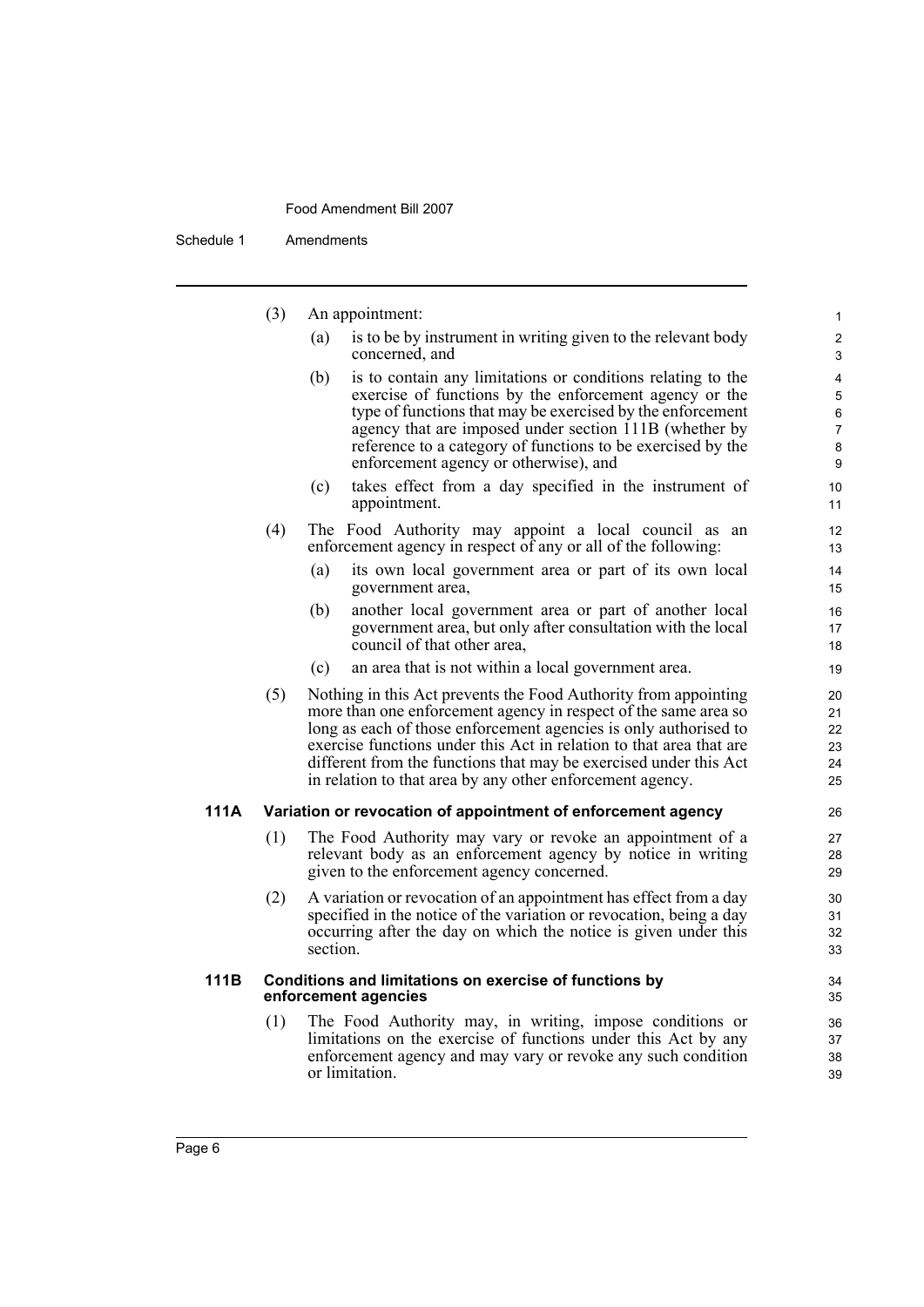|      | (2) | The Food Authority may not take action under subsection (1)<br>unless it has consulted with the person or body who or which is,<br>or is proposed to be, the enforcement agency.                                                                                                                                                                                 | $\mathbf{1}$<br>$\mathbf 2$<br>3        |
|------|-----|------------------------------------------------------------------------------------------------------------------------------------------------------------------------------------------------------------------------------------------------------------------------------------------------------------------------------------------------------------------|-----------------------------------------|
|      | (3) | If the person or body concerned is a relevant body appointed or<br>proposed to be appointed as an enforcement agency under section<br>111, the imposition, variation or revocation of any such condition<br>or limitation is to be done as part of the appointment under<br>section 111 or in accordance with section 111A as a variation of<br>the appointment. | 4<br>5<br>6<br>$\overline{7}$<br>8<br>9 |
| 111C |     | Guidelines relating to appointment of enforcement agencies                                                                                                                                                                                                                                                                                                       | 10                                      |
|      | (1) | The Food Authority may issue guidelines in relation to any or all<br>of the following matters:                                                                                                                                                                                                                                                                   | 11<br>12                                |
|      |     | the different categories of functions that may be exercised<br>(a)<br>by enforcement agencies,                                                                                                                                                                                                                                                                   | 13<br>14                                |
|      |     | an explanation of the nature of the obligations in respect of<br>(b)<br>those different categories of functions,                                                                                                                                                                                                                                                 | 15<br>16                                |
|      |     | (c)<br>the matters to be taken into account by the Food Authority<br>when determining the appropriate functions to be<br>exercised by an enforcement agency,                                                                                                                                                                                                     | 17<br>18<br>19                          |
|      |     | the making of representations to the Food Authority by a<br>(d)<br>relevant body as to whether or not the relevant body should<br>be appointed as an enforcement agency,                                                                                                                                                                                         | 20<br>21<br>22                          |
|      |     | the making of representations to the Food Authority by a<br>(e)<br>relevant body in relation to the appropriate types or<br>categories of functions to be exercised by the relevant<br>body as an enforcement agency,                                                                                                                                            | 23<br>24<br>25<br>26                    |
|      |     | (f)<br>the provision of information to the Food Authority by a<br>relevant body to enable the consideration by the Food<br>Authority of the matters referred to in section 111 $(2)$ ,                                                                                                                                                                           | 27<br>28<br>29                          |
|      |     | the time within which any such representations must be<br>(g)<br>made or information must be provided.                                                                                                                                                                                                                                                           | 30<br>31                                |
|      | (2) | The exercise of functions under this Act, or the appointment of<br>any enforcement agency, is not affected by anything contained in<br>the guidelines.                                                                                                                                                                                                           | 32<br>33<br>34                          |
| 111D |     | Functions of enforcement agencies in relation to this Act                                                                                                                                                                                                                                                                                                        | 35                                      |
|      |     | Subject to section 135, it is the duty of an enforcement agency to<br>exercise the functions conferred or imposed on it by or under this<br>Act or delegated to it under this Act.                                                                                                                                                                               | 36<br>37<br>38                          |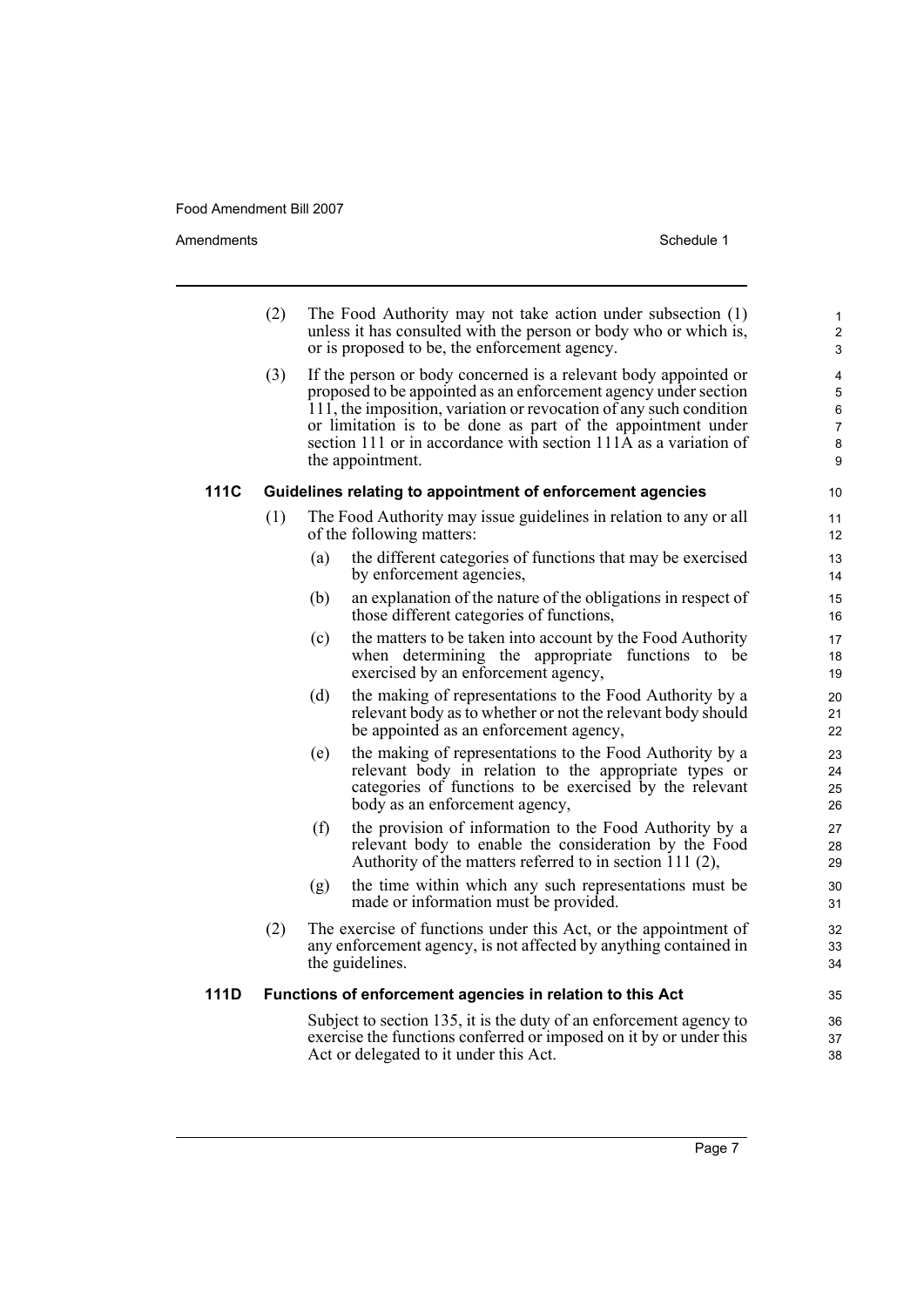| $[12]$ |      | <b>Section 113</b>  |                                                                                                                                                                                                                                                                                                                         | 1                          |
|--------|------|---------------------|-------------------------------------------------------------------------------------------------------------------------------------------------------------------------------------------------------------------------------------------------------------------------------------------------------------------------|----------------------------|
|        |      |                     | Omit the section. Insert instead:                                                                                                                                                                                                                                                                                       | 2                          |
|        | 113  |                     | <b>Reports by enforcement agencies</b>                                                                                                                                                                                                                                                                                  | 3                          |
|        |      | (1)                 | An enforcement agency for which an appointment is in force<br>under this Division is to report to the Food Authority on the<br>exercise of functions under this Act by or on behalf of the agency.                                                                                                                      | 4<br>5<br>6                |
|        |      | (2)                 | The reports referred to in subsection (1) are to be made in<br>accordance with protocols prepared by the Food Authority in<br>consultation with the Food Regulation Forum.                                                                                                                                              | 7<br>8<br>9                |
|        |      | (3)                 | Any other enforcement agency (except the Food Authority) is to<br>report to the Food Authority, at such intervals as the Food<br>Authority requires, on the exercise of functions under this Act by<br>or on behalf of the agency.                                                                                      | 10<br>11<br>12<br>13       |
|        |      | (4)                 | In addition to any report required under subsection $(1)$ or $(3)$ , an<br>enforcement agency is to forward to the Food Authority details of<br>any proceedings for an offence under this Act or the regulations<br>taken by or on behalf of the agency within 21 days after the<br>proceedings are finally dealt with. | 14<br>15<br>16<br>17<br>18 |
| $[13]$ |      | <b>Section 113A</b> |                                                                                                                                                                                                                                                                                                                         | 19                         |
|        |      |                     | Insert after section 113:                                                                                                                                                                                                                                                                                               | 20                         |
|        | 113A |                     | Publication of information relating to enforcement agencies                                                                                                                                                                                                                                                             | 21                         |
|        |      | (1)                 | The Food Authority is to keep a record of each appointment of an<br>enforcement agency under this Division, including any<br>limitations and conditions in relation to the appointment and any<br>variation or revocation of an appointment.                                                                            | 22<br>23<br>24<br>25       |
|        |      | (2)                 | The record is to be published on the Food Authority's internet<br>website, is to be updated regularly and is to indicate when it was<br>last updated.                                                                                                                                                                   | 26<br>27<br>28             |
| $[14]$ |      |                     | <b>Section 114 Appointment of authorised officers</b>                                                                                                                                                                                                                                                                   | 29                         |
|        |      |                     | Insert after section $114(2)$ :                                                                                                                                                                                                                                                                                         | 30                         |
|        |      | (3)                 | Unless sooner revoked, the appointment of an authorised officer<br>by a person or body ceases to have effect if the person or body<br>ceases to be an enforcement agency.                                                                                                                                               | 31<br>32<br>33             |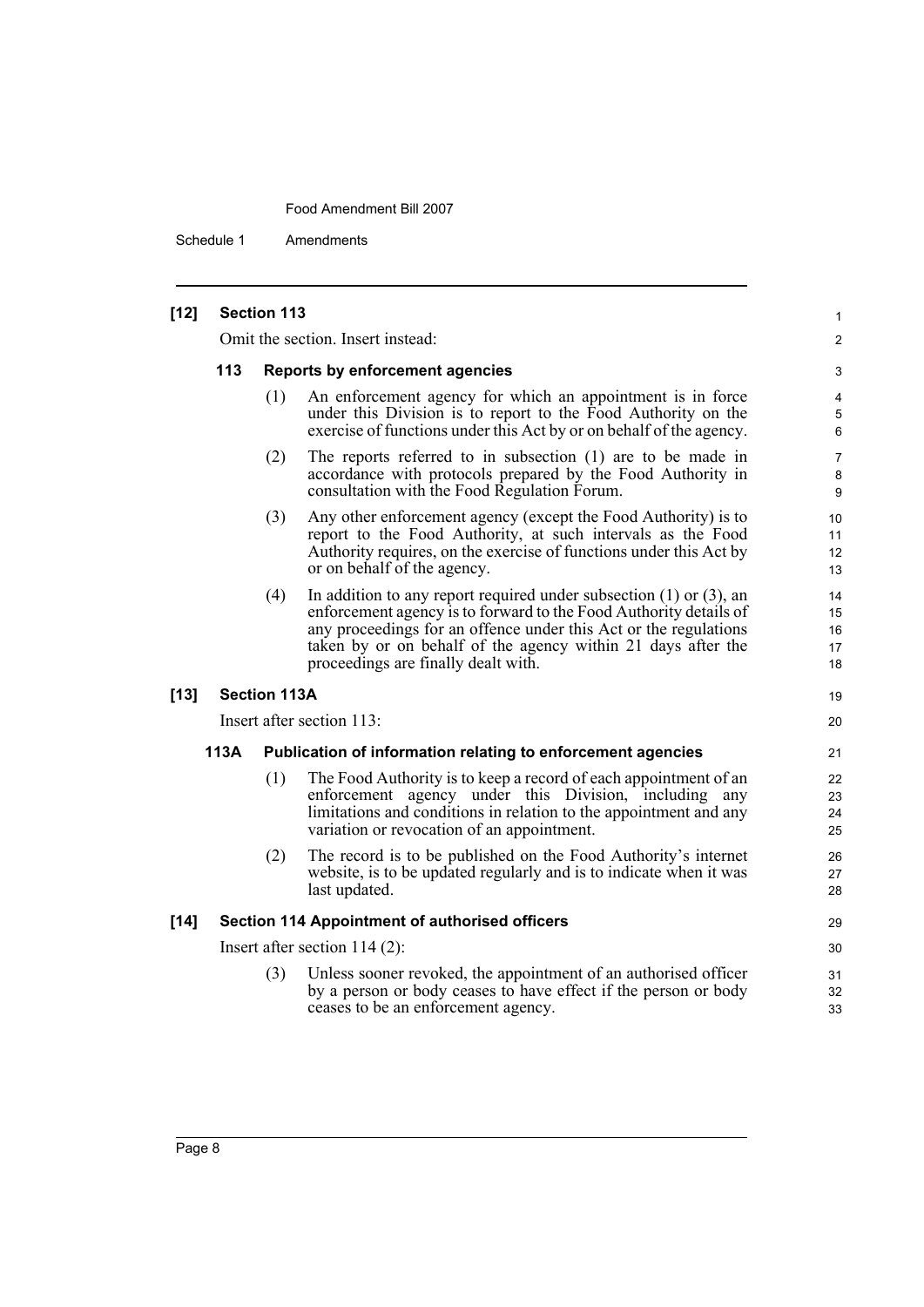| $[15]$ |      | Part 9, Division 3A |     | Insert after Division 3 of Part 9:                                                                                                                                                                                                                                                                         | $\mathbf{1}$<br>$\overline{c}$ |
|--------|------|---------------------|-----|------------------------------------------------------------------------------------------------------------------------------------------------------------------------------------------------------------------------------------------------------------------------------------------------------------|--------------------------------|
|        |      | <b>Division 3A</b>  |     | <b>Food Regulation Forum</b>                                                                                                                                                                                                                                                                               | 3                              |
|        | 115A |                     |     | <b>Food Regulation Forum</b>                                                                                                                                                                                                                                                                               | 4                              |
|        |      | (1)                 |     | The Minister is to establish a Food Regulation Forum consisting<br>of the following members:                                                                                                                                                                                                               | 5<br>6                         |
|        |      |                     | (a) | the Director-General or a nominee of the Director-General,                                                                                                                                                                                                                                                 | 7                              |
|        |      |                     | (b) | 2 persons appointed by the Minister, on the nomination of<br>the Director-General, who are members of staff of the<br>Food Authority,                                                                                                                                                                      | 8<br>9<br>10                   |
|        |      |                     | (c) | one person who the Minister is satisfied has experience in<br>local government matters and who is appointed by the<br>Minister with the concurrence of the Presidents of the<br>Local Government and Shires Associations,                                                                                  | 11<br>12<br>13<br>14           |
|        |      |                     | (d) | 3 persons appointed by the Minister, on the nomination of<br>the Local Government and Shires Associations, to<br>represent those Associations,                                                                                                                                                             | 15<br>16<br>17                 |
|        |      |                     | (e) | one person appointed by the Minister, on the nomination of<br>the Local Government Managers Australia, NSW, to<br>represent that body,                                                                                                                                                                     | 18<br>19<br>20                 |
|        |      |                     | (f) | 2 persons appointed by the Minister, on the nomination of<br>the Australian Institute of Environmental Health, NSW<br>Division, to represent that Institute,                                                                                                                                               | 21<br>22<br>23                 |
|        |      |                     | (g) | 2 persons appointed by the Minister, on the nomination of<br>the Development and Environmental Professionals'<br>Association, to represent that Association.                                                                                                                                               | 24<br>25<br>26                 |
|        |      | (2)                 |     | The person appointed under subsection $(1)$ (c) is to be the Chair<br>of the Forum.                                                                                                                                                                                                                        | 27<br>28                       |
|        |      | (3)                 |     | If a nomination referred to in subsection $(1)$ $(d)$ , $(e)$ , $(f)$ or $(g)$ is<br>not made by a body within such time as the Minister allows, the<br>Minister may appoint a person the Minister considers to be<br>suitable to represent that body in place of a person required to be<br>so nominated. | 29<br>30<br>31<br>32<br>33     |
|        |      | (4)                 |     | A person appointed by the Minister under this section holds<br>office for the term specified in the instrument of appointment but<br>may be removed from office by the Minister.                                                                                                                           | 34<br>35<br>36                 |
|        |      | (5)                 |     | Subject to any directions of the Minister, the Forum is to<br>determine the procedure of the Forum, including the calling and                                                                                                                                                                              | 37<br>38                       |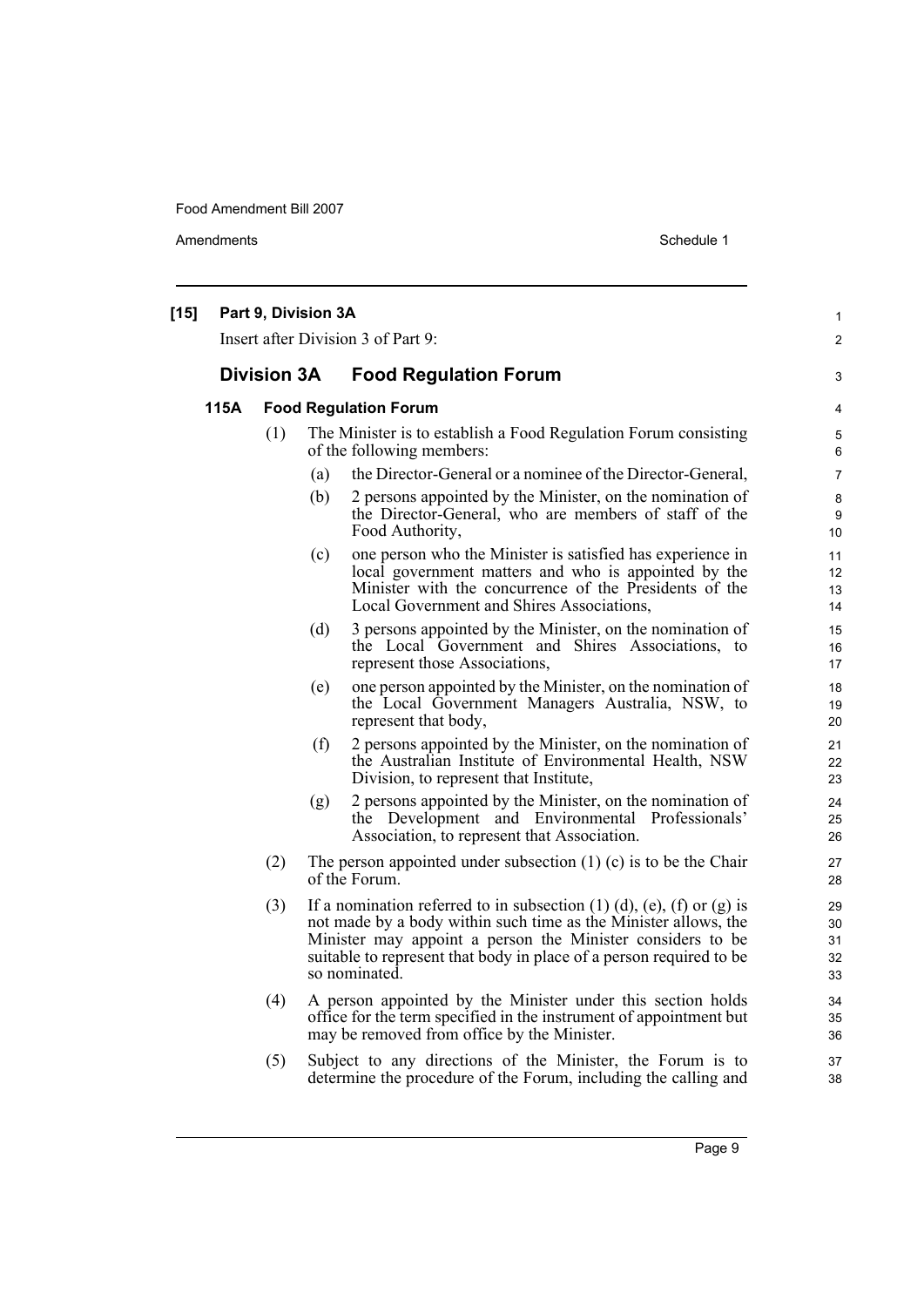Schedule 1 Amendments

conduct of meetings of the Forum, the vacation of office of members, the filling of vacancies and the appointment of deputies.

1 2 3

#### **115B Functions of Food Regulation Forum**

The Food Regulation Forum has the following functions:

- (a) to evaluate, and provide advice to the Food Authority on, guidelines issued from time to time under section 111C,
- (b) to evaluate, and provide advice on the improvement of, arrangements for the sharing of functions under this Act by the Food Authority and other enforcement agencies,
- (c) to advise the Food Authority on a program to support and assist the role of other enforcement agencies in food regulation,
- (d) to assist the Food Authority in the preparation of protocols for enforcement agencies exercising functions under this Act, including protocols relating to any or all of the following:
	- (i) emergency situations where there is an imminent threat to food safety,
	- (ii) the taking of food recall action where the Food Authority determines such action is required,
	- (iii) the use of the facilities and resources of NSW Health for the analysis of food samples,
	- (iv) the making of reports to the Food Authority on the exercise of functions under this Act,
	- (v) the exchange of information for the purposes of this Act by enforcement agencies with other persons and bodies authorised to give or receive such information,
- (e) to assist in the preparation of reports by the Food Authority on food regulation in New South Wales,
- (f) to advise the Food Authority on appropriate bodies to which particular issues relating to food regulation might be referred for assistance or advice,
- (g) any other function conferred or imposed on it by or under this or any other Act.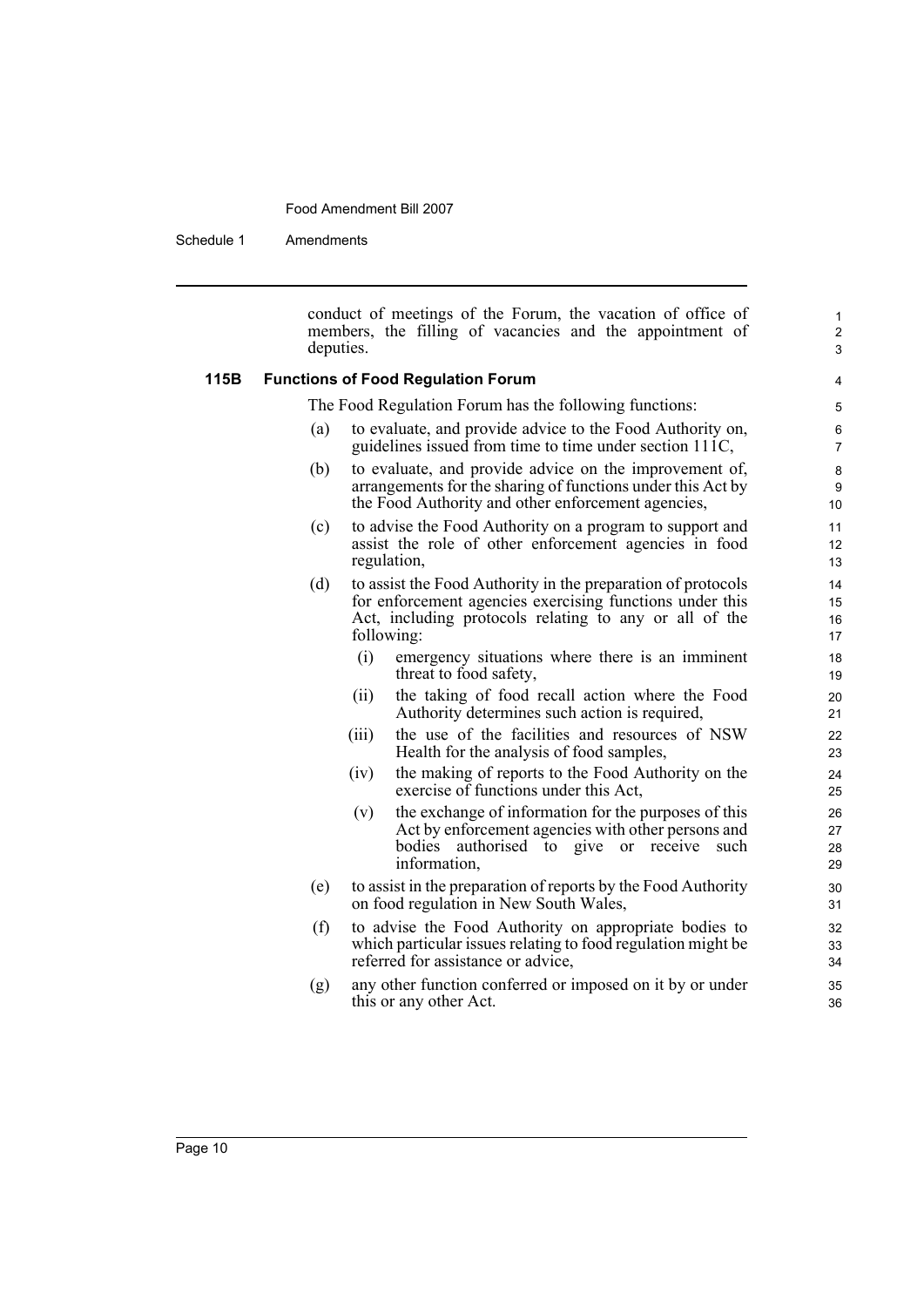| $[16]$ |      |                     |     | <b>Section 117A Food Authority Fund</b>                                                                                                                                                                                                                                                              | 1                          |
|--------|------|---------------------|-----|------------------------------------------------------------------------------------------------------------------------------------------------------------------------------------------------------------------------------------------------------------------------------------------------------|----------------------------|
|        |      |                     |     | Omit section 117A (2). Insert instead:                                                                                                                                                                                                                                                               | 2                          |
|        |      | (2)                 |     | The Fund is to be applied for the purposes of enabling the Food<br>Authority to exercise its functions under this Act and, in such<br>cases as the Food Authority determines, enabling another<br>enforcement agency to exercise its functions under this Act.                                       | 3<br>4<br>5<br>6           |
| $[17]$ |      | <b>Section 136A</b> |     |                                                                                                                                                                                                                                                                                                      | 7                          |
|        |      |                     |     | Omit the section. Insert instead:                                                                                                                                                                                                                                                                    | 8                          |
|        | 136A |                     |     | Certain information may be provided to and by Food Authority                                                                                                                                                                                                                                         | 9                          |
|        |      | (1)                 |     | An enforcement agency is authorised to provide information:                                                                                                                                                                                                                                          | 10                         |
|        |      |                     | (a) | to a relevant authority if the enforcement agency considers<br>the provision of the information is necessary to enable the<br>relevant authority to exercise its functions under the <i>Public</i><br>Health Act 1991, or                                                                            | 11<br>12<br>13<br>14       |
|        |      |                     | (b) | to another enforcement agency if the enforcement agency<br>providing the information considers the provision of the<br>information is necessary to enable the other enforcement<br>agency to exercise its functions under this Act.                                                                  | 15<br>16<br>17<br>18       |
|        |      | (2)                 |     | A relevant authority is authorised to provide information to an<br>enforcement agency if the relevant authority considers the<br>provision of the information is necessary to enable the<br>enforcement agency to exercise its functions under this Act.                                             | 19<br>20<br>21<br>22       |
|        |      | (3)                 |     | Information may be provided in accordance with this section<br>despite any prohibition in, or the need to comply with any<br>requirement of, any Act or law (in particular, the Privacy and<br>Personal Information Protection Act 1998 and the Health<br>Records and Information Privacy Act 2002). | 23<br>24<br>25<br>26<br>27 |
|        |      | (4)                 |     | In this section, <i>relevant authority</i> means any of the following:                                                                                                                                                                                                                               | 28                         |
|        |      |                     | (a) | the Director-General of the Department of Health,                                                                                                                                                                                                                                                    | 29                         |
|        |      |                     | (b) | a public health organisation (within the meaning of the<br>Health Services Act 1997).                                                                                                                                                                                                                | 30<br>31                   |
| $[18]$ |      |                     |     | Section 137 Publication of names of offenders                                                                                                                                                                                                                                                        | 32                         |
|        |      |                     |     | Omit "21 days" wherever occurring in section 137 (2) and (3).                                                                                                                                                                                                                                        | 33                         |
|        |      |                     |     | Insert instead "42 days".                                                                                                                                                                                                                                                                            | 34                         |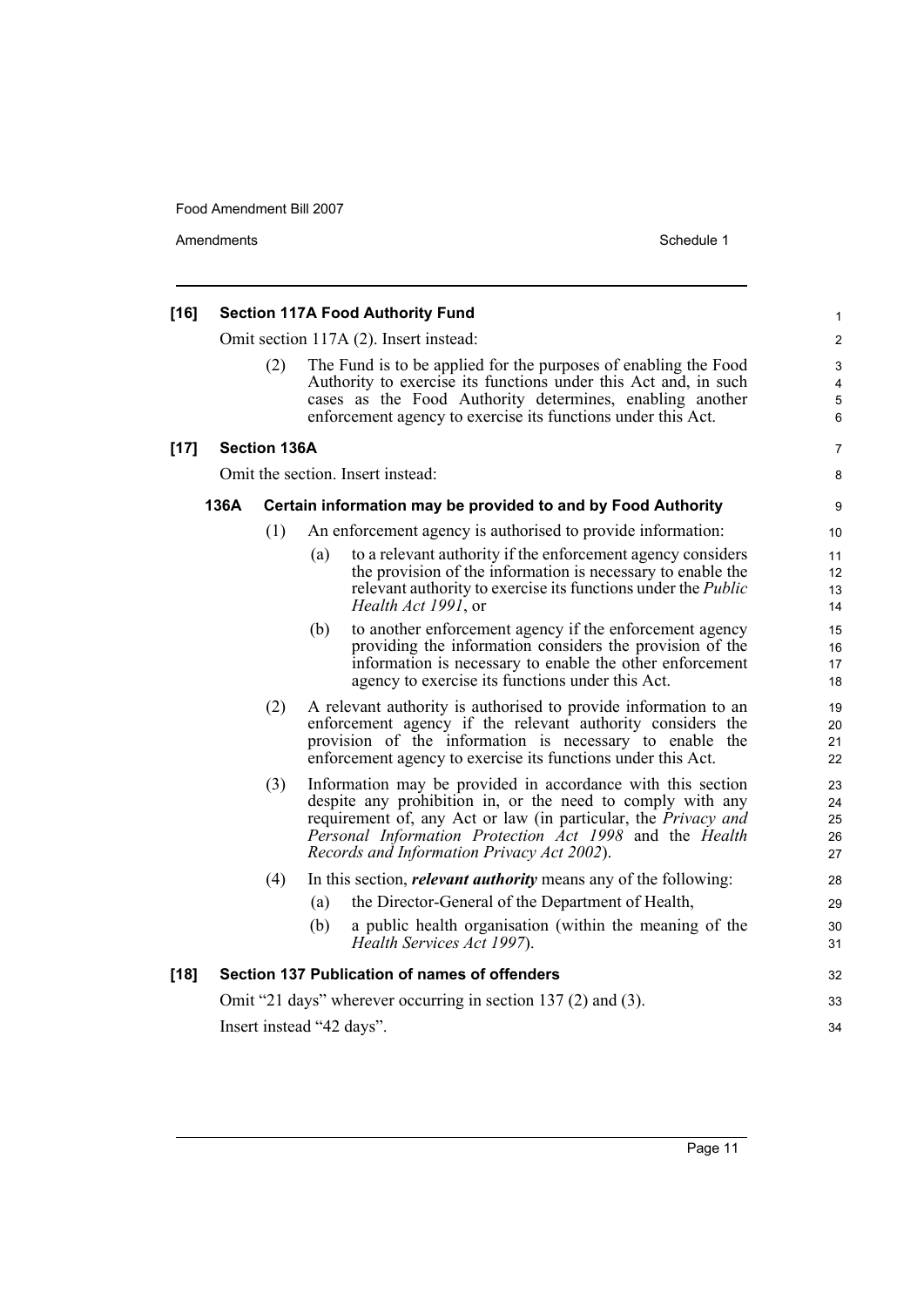|      |      |                                                                                                                                                                                                                                                                                                          | 1                                                                                                                                                                                                                                                                                                                                                                                                                                                                                                                                                                           |
|------|------|----------------------------------------------------------------------------------------------------------------------------------------------------------------------------------------------------------------------------------------------------------------------------------------------------------|-----------------------------------------------------------------------------------------------------------------------------------------------------------------------------------------------------------------------------------------------------------------------------------------------------------------------------------------------------------------------------------------------------------------------------------------------------------------------------------------------------------------------------------------------------------------------------|
|      |      |                                                                                                                                                                                                                                                                                                          | $\overline{\mathbf{c}}$<br>3                                                                                                                                                                                                                                                                                                                                                                                                                                                                                                                                                |
|      |      |                                                                                                                                                                                                                                                                                                          | 4                                                                                                                                                                                                                                                                                                                                                                                                                                                                                                                                                                           |
|      |      |                                                                                                                                                                                                                                                                                                          | 5                                                                                                                                                                                                                                                                                                                                                                                                                                                                                                                                                                           |
|      | (c1) | the waiver or refund of any licence fees or other fees or<br>charges under this Act,                                                                                                                                                                                                                     | 6<br>7                                                                                                                                                                                                                                                                                                                                                                                                                                                                                                                                                                      |
|      |      |                                                                                                                                                                                                                                                                                                          | 8                                                                                                                                                                                                                                                                                                                                                                                                                                                                                                                                                                           |
|      |      |                                                                                                                                                                                                                                                                                                          | 9                                                                                                                                                                                                                                                                                                                                                                                                                                                                                                                                                                           |
| (2B) |      |                                                                                                                                                                                                                                                                                                          | 10<br>11<br>12                                                                                                                                                                                                                                                                                                                                                                                                                                                                                                                                                              |
|      | (a)  | the costs of the Food Authority in administering a food<br>safety scheme and other related provisions of this Act,                                                                                                                                                                                       | 13<br>14                                                                                                                                                                                                                                                                                                                                                                                                                                                                                                                                                                    |
|      | (b)  | the costs of the processing of applications for licences and<br>for the grant or renewal of licences under food safety<br>schemes.                                                                                                                                                                       | 15<br>16<br>17                                                                                                                                                                                                                                                                                                                                                                                                                                                                                                                                                              |
|      | (c)  | other costs of providing services in relation to a food safety<br>scheme (whether or not the provision of the service is<br>requested or agreed to),                                                                                                                                                     | 18<br>19<br>20                                                                                                                                                                                                                                                                                                                                                                                                                                                                                                                                                              |
|      | (d)  | annual administration charges in respect of the exercise by<br>enforcement agencies, or any class of enforcement agency,<br>of all or specified functions under this Act in relation to<br>food businesses that are not required to be licensed under<br>this Act, or any class of such food businesses. | 21<br>22<br>23<br>24<br>25                                                                                                                                                                                                                                                                                                                                                                                                                                                                                                                                                  |
|      |      |                                                                                                                                                                                                                                                                                                          | 26                                                                                                                                                                                                                                                                                                                                                                                                                                                                                                                                                                          |
|      |      |                                                                                                                                                                                                                                                                                                          | 27                                                                                                                                                                                                                                                                                                                                                                                                                                                                                                                                                                          |
|      |      |                                                                                                                                                                                                                                                                                                          | 28                                                                                                                                                                                                                                                                                                                                                                                                                                                                                                                                                                          |
|      |      |                                                                                                                                                                                                                                                                                                          | <b>Section 139 Regulations</b><br>Insert "regulations for or with respect to" after "including" where firstly<br>occurring in section 139 (1).<br>Section 139 (1) (c1)<br>Insert after section 139 $(1)$ (c):<br><b>Section 139 (2B)</b><br>Omit the subsection. Insert instead:<br>Without limiting subsections $(1)$ (a) and $(b)$ and $(2A)$ , a fee or<br>charge referred to in any of those provisions may cover the<br>following matters:<br>Schedule 2 Savings, transitional and other provisions<br>Insert at the end of clause $1(1)$ :<br>Food Amendment Act 2007 |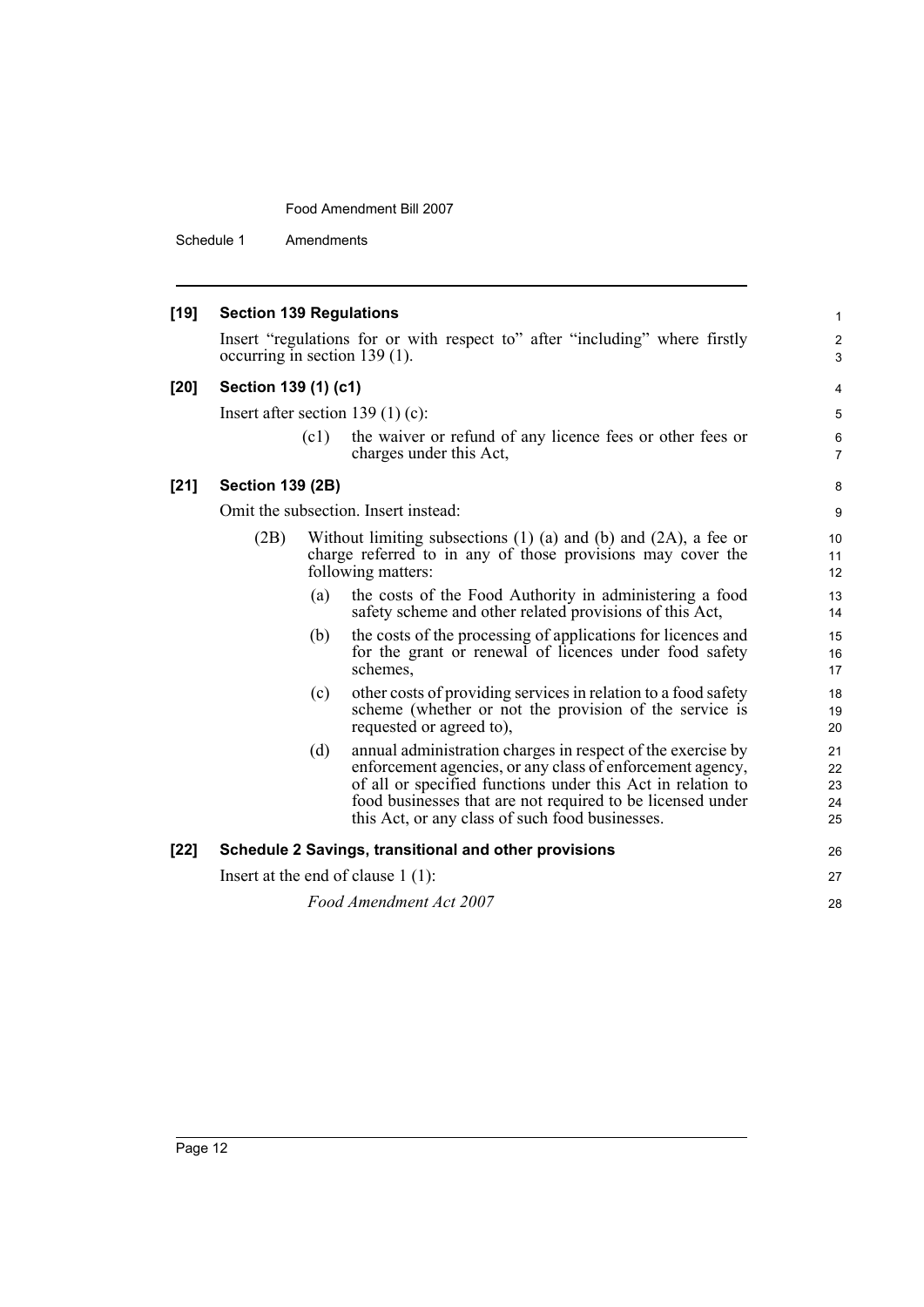|    | Insert after Part 3: | Schedule 2, Part 4                                                                                                                                                                                                                                                                                                                                                  |  |
|----|----------------------|---------------------------------------------------------------------------------------------------------------------------------------------------------------------------------------------------------------------------------------------------------------------------------------------------------------------------------------------------------------------|--|
|    | Part 4               | Provisions consequent on enactment of<br><b>Food Amendment Act 2007</b>                                                                                                                                                                                                                                                                                             |  |
| 18 |                      | <b>Existing enforcement agencies</b>                                                                                                                                                                                                                                                                                                                                |  |
|    | (1)                  | Despite the amendment of the definition of <i>enforcement agency</i><br>by the <i>Food Amendment Act 2007</i> , a relevant body that,<br>immediately before the commencement of that amendment, was<br>prescribed by the regulations as an enforcement agency is taken<br>to continue from that commencement to be an enforcement                                   |  |
|    |                      | agency for the purposes of that definition until:<br>the expiration of the period of 18 months after that<br>(a)                                                                                                                                                                                                                                                    |  |
|    |                      | commencement, or                                                                                                                                                                                                                                                                                                                                                    |  |
|    |                      | the appointment of the relevant body as an enforcement<br>(b)<br>agency under section 111, or                                                                                                                                                                                                                                                                       |  |
|    |                      | the publication in the Gazette of an order made by the Food<br>(c)<br>Authority declaring that the relevant body is no longer an<br>enforcement agency,                                                                                                                                                                                                             |  |
|    |                      | whichever occurs first.                                                                                                                                                                                                                                                                                                                                             |  |
|    | (2)                  | Nothing in this clause prevents a relevant body who ceases to be<br>an enforcement agency by operation of this clause from<br>subsequently being appointed as an enforcement agency under<br>section 111.                                                                                                                                                           |  |
|    | (3)                  | In this clause, <i>relevant body</i> has the same meaning as in Division<br>2 of Part 9.                                                                                                                                                                                                                                                                            |  |
| 19 |                      | Pending proceedings by enforcement agencies                                                                                                                                                                                                                                                                                                                         |  |
|    | (1)                  | This clause applies to an enforcement agency or former<br>enforcement agency on which a function was conferred or<br>imposed under this Act (an <i>original function</i> ), whether before or<br>after the commencement of this clause, and that ceases to be<br>authorised to exercise the function (including because of ceasing<br>to be an enforcement agency). |  |
|    | (2)                  | If an enforcement agency or former enforcement agency has<br>exercised an original function before ceasing to be authorised to<br>do so, the agency may, in accordance with this Act, do any of the<br>following:                                                                                                                                                   |  |